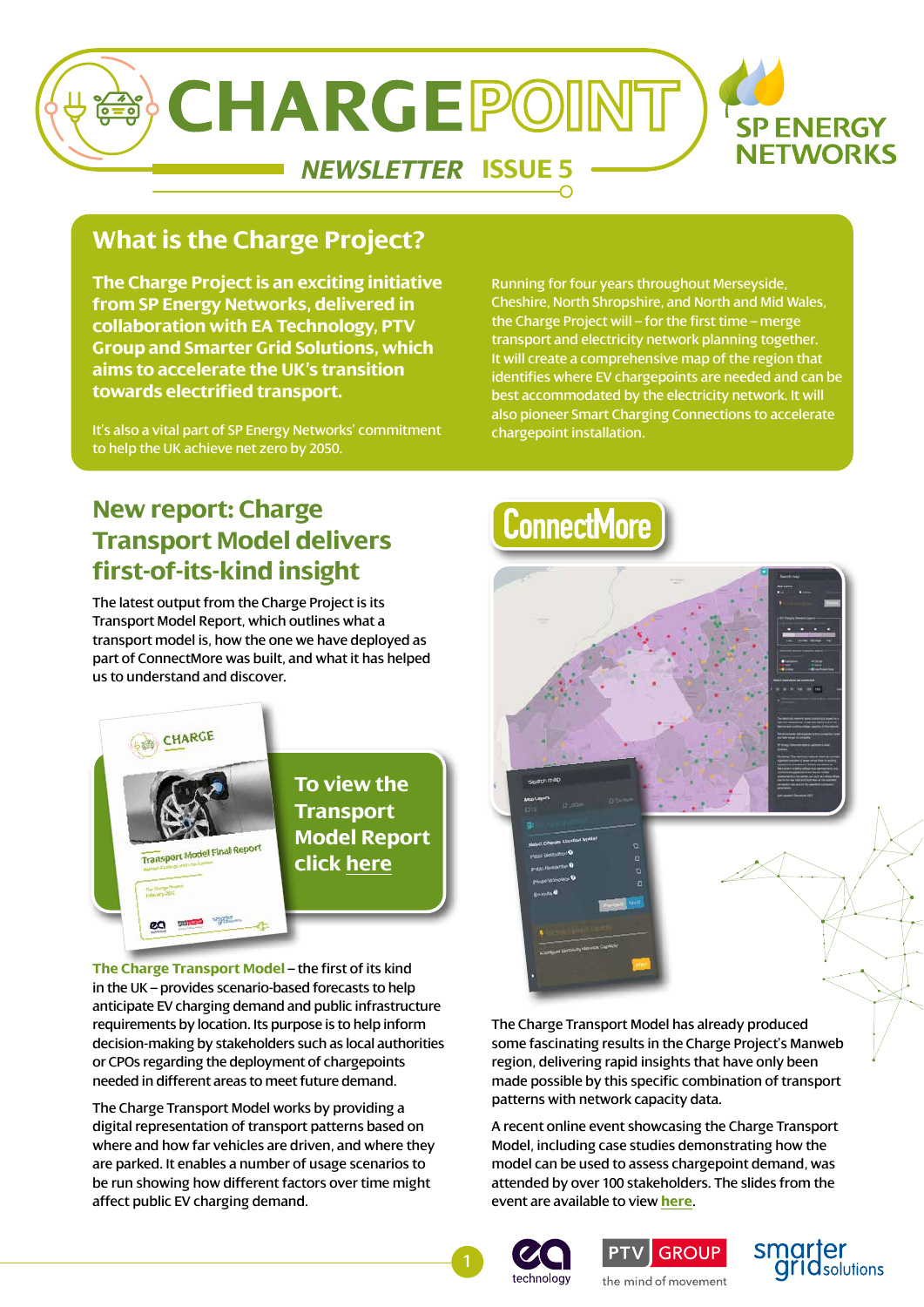

### **A blueprint for DNOs**

A core objective of the Charge Project is to help electricity distribution network operators (DNOs) optimise the connection of the UK's charging infrastructure, maximising existing electricity network assets while identifying where additional capacity may be needed.

As such, the Charge Transport Model is intended as a blueprint for DNOs around the UK to adapt and use, in order to both accelerate public chargepoint installation and ensure that it happens in the right locations.

By using a transport model to help understand the future demand on their network, DNOs can make effective plans to maximise existing capacity, identify flexible service opportunities, and where necessary, plan for reinforcement works.

### **Geoff Murphy, Charge Project Lead, comments:**



 *"DNOs will increasingly come under pressure to accommodate more public charging infrastructure as the number of EVs on our roads continues to grow. The development of regional transport models is an important way for DNOs to get ahead of the game now, by guiding chargepoint roll-out in a way that maximises existing network infrastructure and avoids unnecessary upgrades."*

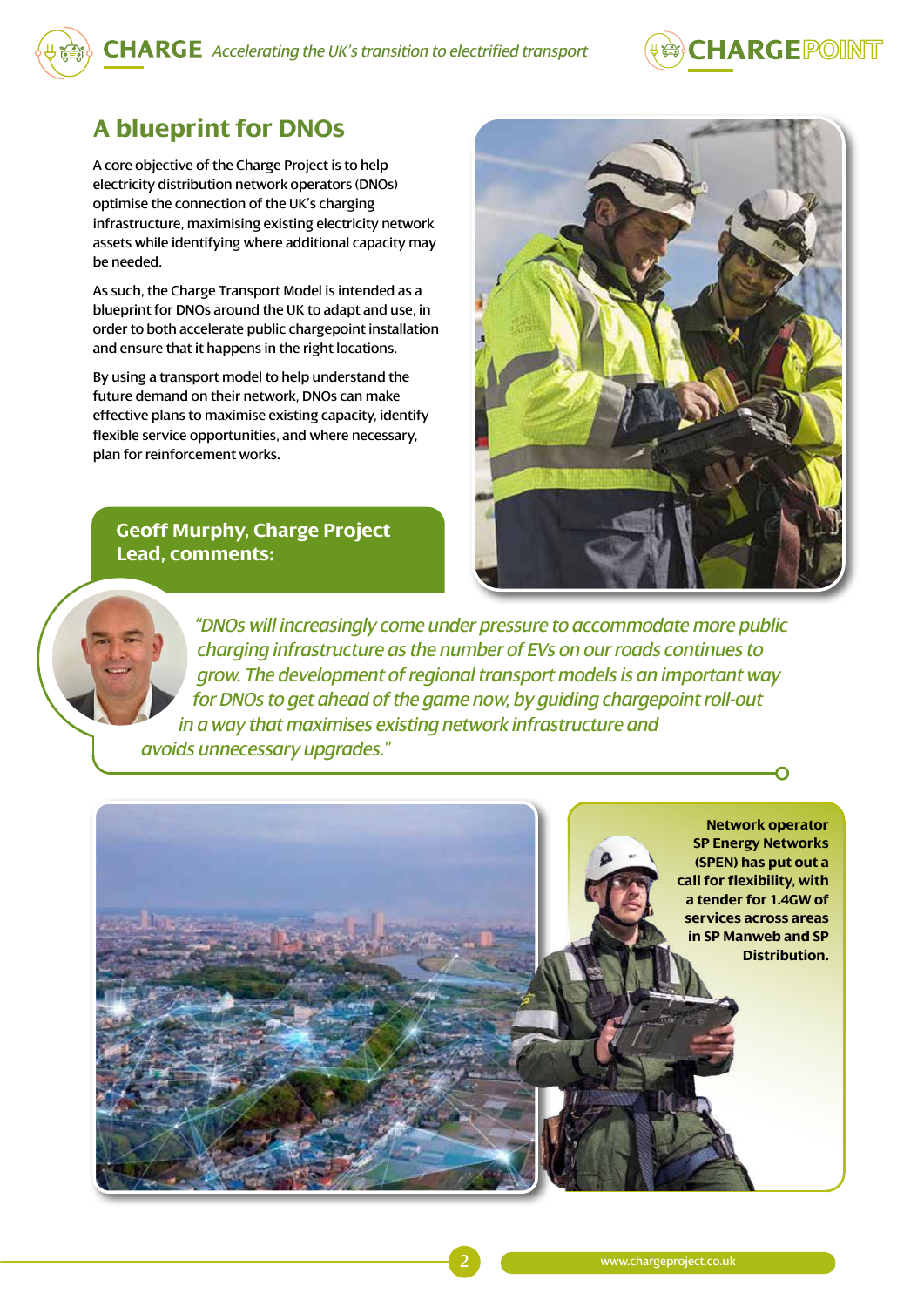

less than 20

20 up to 30 30 up to 40

40 up to 50 50 and above

 $2<sup>c</sup>$ 

### **DfT charging stats reveal north/south divide**

**[The Department for Transport has released its](https://www.gov.uk/government/statistics/electric-vehicle-charging-device-statistics-january-2022/electric-vehicle-charging-device-statistics-january-2022)  [latest electric vehicle charging device statistics,](https://www.gov.uk/government/statistics/electric-vehicle-charging-device-statistics-january-2022/electric-vehicle-charging-device-statistics-january-2022)** which shows that, while more public chargepoints are being installed in the UK, the distribution of them is still unevenly spread, with a north/south divide clearly evident.

An additional 7,600 public chargepoint installations have been added to the country's network in the 12 months since January 2021, representing a 37% increase. This brings the total number of public chargepoints available to 28,375.

However, the data shows that London is still a long way ahead of other regions in terms of public chargepoints, with 102 devices available per 100,000 people, while areas such as the north-west have just 24 per 100,000 people.

In its report, the DfT notes the uneven geographical distribution of chargepoints in the UK, and comments, "Some UK local authorities have bid for UK Government funding for charging devices, and others have not. Most of the provision of this infrastructure has been marketled, with individual charging networks and other businesses choosing where to install devices."

### **Regional distribution of charging devices\***



*"While there's clearly a greater concentration of electric vehicles in London, that doesn't completely account for why this picture is so skewed. Local authorities in the north may be focusing their budgets on what they view as more pressing infrastructure concerns, but EV demand is rising everywhere. And as the DfT points out, grants specifically for the installation of charging infrastructure are available.*

*"Initiatives like the Charge Project's [ConnectMore interactive map](https://www.spenergynetworks.co.uk/pages/connectmore_interactive_map_terms.aspx) have been developed to help stakeholders such as local authorities understand where charging demand is going to be greatest in their region, and to plan accordingly, so that budget spend on chargepoints is always as precisely targeted as possible."*



**Map 1: Total and rapid public charging devices per 100,000 of population by UK region 1 January 2022**

Published 20 January 2022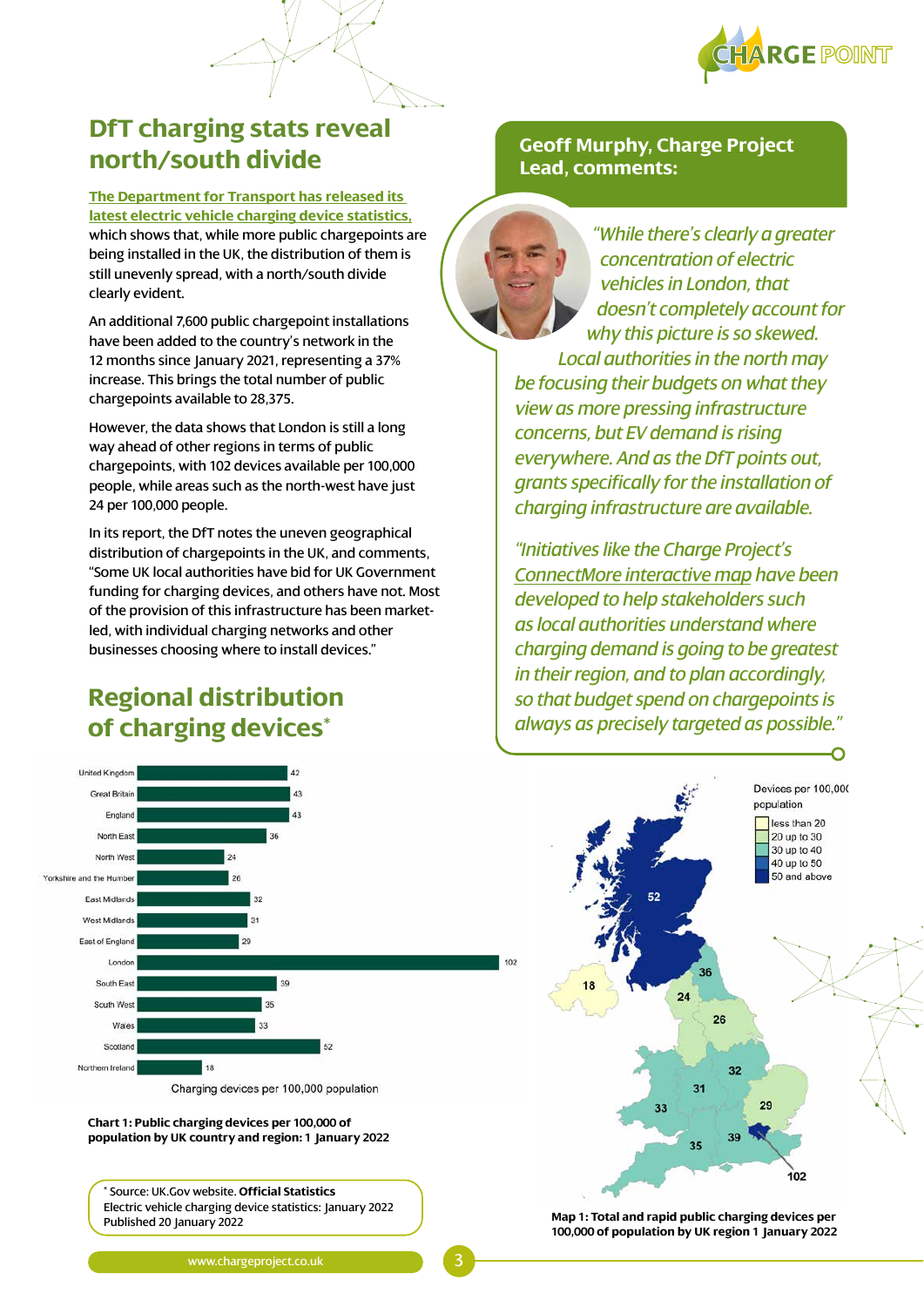

### **ConnectMore now includes En-route feature and GUI enhancements**

**The [ConnectMore interactive map](https://www.spenergynetworks.co.uk/pages/connectmore_interactive_map_terms.aspx) has recently added additional functionality and made its graphical user interface (GUI) even easier to use.**

The new En-route feature enables users to predict the total number of EVs requiring en route charging somewhere during their journey. Data is available for designated carriageways, including short stretches of motorway and A and B class roads. Forecasts for the number of

vehicles and energy demand for en route charging are available on four different scenarios generated by the Charge Transport Model.

| Search map                                    |          |          |             |
|-----------------------------------------------|----------|----------|-------------|
| <b>Map Layers</b>                             |          |          |             |
| <b>ELLV ELHV MOLSOAs</b> El En-route          |          |          |             |
| BJ EV Charging Demand Download CSV            |          |          |             |
| <b>EV Charging Demand Legend</b>              |          |          |             |
| Daily cricrgy consumption (kWh)/LSOA area     |          |          |             |
| M                                             | $\omega$ | $\sim$   | V           |
| Low                                           | Low-Mid  | Mid-High | <b>High</b> |
|                                               |          |          |             |
| Select an area on the map to view further     |          |          |             |
| information                                   |          |          |             |
| <b>Clear map</b>                              |          |          | Previous    |
|                                               |          |          |             |
| Electricity Network Capacity                  |          |          |             |
| <b>Configure Electricity Network Capacity</b> |          |          |             |
|                                               |          |          |             |
|                                               |          |          | Next        |
|                                               |          |          |             |

En-route results can be used to indicate the potential demand for an en route charging site close to the road network, with figures provided to show the total number of EVs estimated to use a particular road within a day and the number of EVs that have a requirement to charge during their journey.

In addition to this new feature, the ConnectMore GUI has been improved, with a changed colour scheme for the EV charging demand heatmap, which is more complementary to the other map layers that can be added.

The tick boxes for the map layers are now more conveniently sited under the search box on the right-hand side, and there are now also tick boxes above the

EV charging demand heatmap legend, enabling the user to choose which energy consumption areas are displayed. Similarly, users can view the road network according to charging demand in the En-route feature, so that, for instance, only those sections of road with

high demand are displayed.





**The tick boxes for the map layers are now more conveniently sited under the search box on the righthand side, and there are now also tick boxes above the EV charging demand heatmap legend.**

### **Have your say:**

The Charge Project is very keen to gather feedback on ConnectMore's

functionality and the value it delivers to users. Anyone can try out **[ConnectMore](https://www.spenergynetworks.co.uk/pages/connectmore_interactive_map_terms.aspx)**, with "use it and comment" prompts included throughout. Alternatively, users can email feedback and comments to the Charge Project at **[chargeproject@spenergynetworks.co.uk](mailto:chargeproject%40spenergynetworks.co.uk?subject=)**.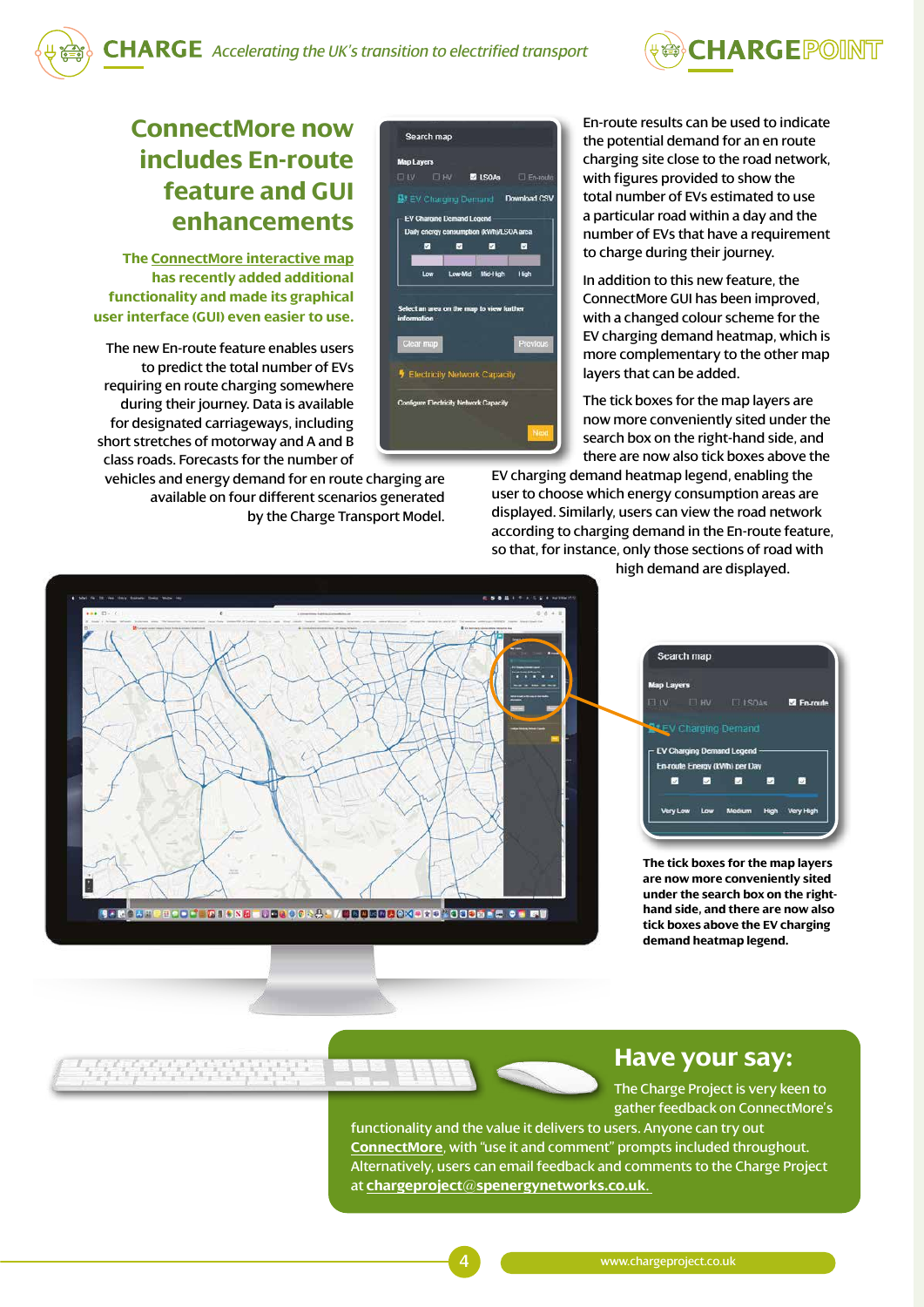

### **Meet the team**



#### **David Aspital, Transport Planner**

#### **How did you become involved with the Charge Project?**

I started working at PTV in January 2020 as a demand modelling specialist to work on the Charge Project, having worked on similar large-scale transport models in my previous role.

#### **What does your day-to-day work life involve? (A bit about your role, plus where do you work, whom do you speak to/meet, time for lunch, etc.?)**

A typical day working on the Charge Project would involve a lot of data processing, updating the Transport Model code or inputs, and analysis of the outputs. Now that the work on the Transport Model has been finalised, I am working on a variety of other projects, including the development of a tool to quickly analyse the capacity of rail stations under a number of scenarios and a national rail passenger model to better understand how the rail network is used. I am still mostly working from home, but going into our London office once a week to meet with colleagues and clients.



#### **What's the best thing about your job?**

The highlight of my job is the ability to push the boundaries and apply new and innovative modelling techniques such as those that were developed for the Charge Project. It's very fulfilling when the real-world effects of this modelling can be seen after the project has been completed.

#### **What do you do outside of work? (Family, hobbies, interests, teams supported, pets, etc.)**

Most of my time outside of work in the past 6 months has gone into planning my wedding, which was at the end of last month. Since then, we have enjoyed having free time again,



and have been catching up on all the Netflix shows that we missed. I am also NETFLIX a keen runner, and in 2021 completed my target of running 1,000 miles in a year.

#### **What's the biggest challenge that the UK faces in its drive to net zero by 2050?**

I believe that not only is it important that we make the switch from ICE to zero-emission vehicles, but we also promote the role that alternatives, including active modes, should play in reducing emissions. I also think it's vital that reducing emissions from commercial transport, such as logistics and delivery vehicles, is considered seriously, as there's opportunity to bring about this change faster and in a more efficient manner than with private vehicles.

#### **What was your first car and what do you drive now? (Model, colour, year, what happened to it, etc.)**



Speaking as someone who still has a green driving license, I'm yet to own my first car, and instead rely on buses and trains for the time being. I started learning to drive in 2020, but the various lockdowns prevented me from being

able to take my test. Unfortunately, there is now a very large backlog for tests, so it is difficult to book a slot, even months in advance!